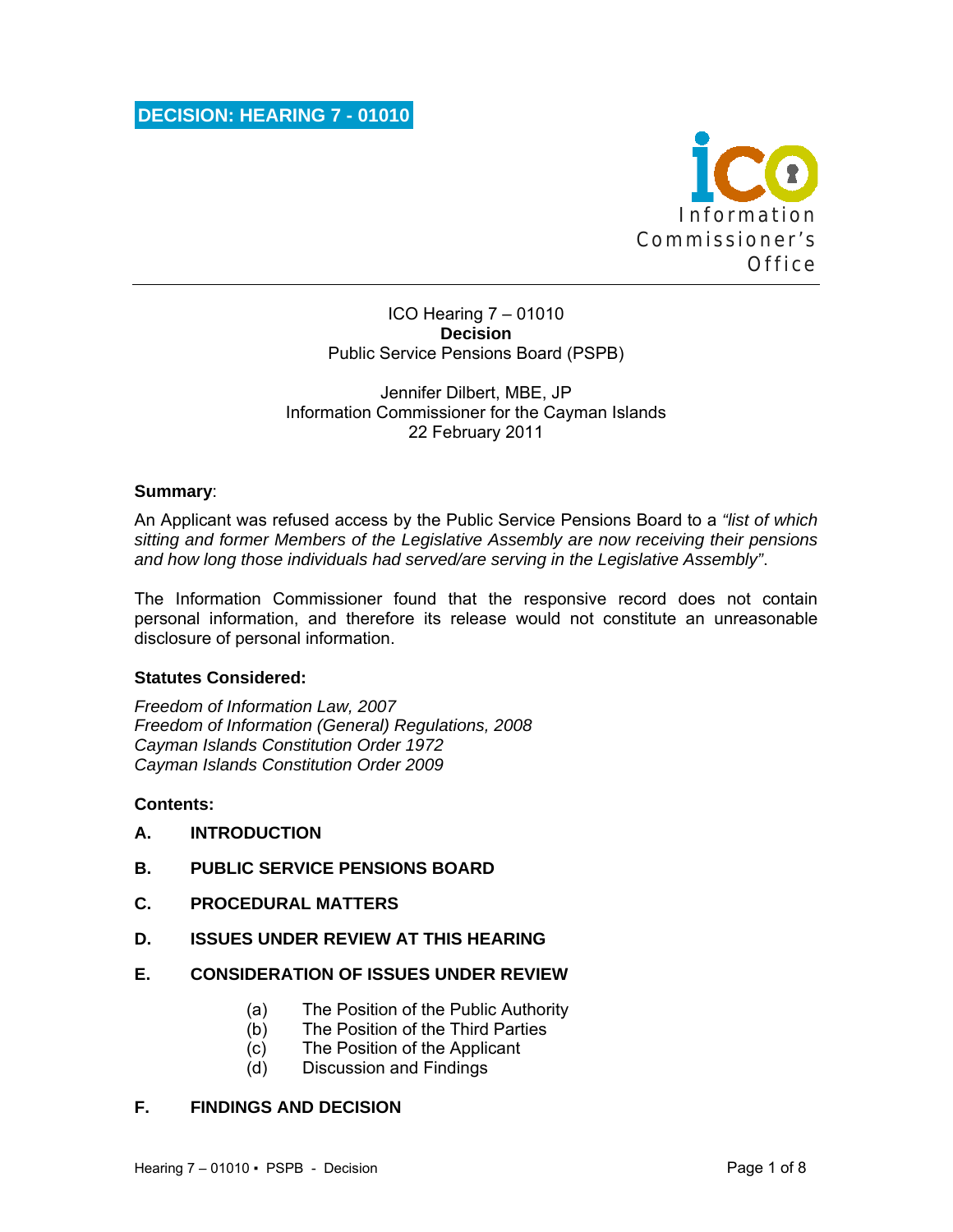# **A. INTRODUCTION**

- [1] On 2 June 2010, the Applicant made the following request to the Legislative Assembly ("Legislative Department"): *"Could you please release the list of which sitting and former Members of the Legislative Assembly are now receiving their pensions and how long those individuals had served/are serving in the Legislative Assembly"*.
- [2] On 30 June 2010, the Applicant, not having received a response to the Freedom of Information ("FOI") request, contacted the Information Commissioner's Office ("ICO") and after intervention by my Office the Public Service Pensions Board ("PSPB") accepted the request.
- [3] On 30 July 2010, the PSPB provided the Applicant with a formal response that they were withholding access to part of the requested record, pursuant to section 23(1) of the Freedom of Information ("FOI Law"). On the same day, the ICO informed the Applicant that there was no option of Internal Review because the Managing Director of the PSPB had been involved in the initial decision.
- [4] On 2 August 2010, the Applicant appealed the request to my Office, and as per the procedures of the ICO, an attempt was made to resolve the case through mediation. The issues were not resolved, and the matter proceeded to a formal Hearing before me.

# **B. THE PUBLIC SERVICE PENSIONS BOARD**

[5] PSPB is responsible for the management and administration of Public Sector pension funds/plans. They ensure efficient delivery of retirement pension benefits to public sector employees and pensioners, in accordance with relevant Cayman Islands legislation and international professional standards.

# **C. PROCEDURAL MATTERS**

- [6] There are several procedural issues that arose in the processing of the Applicant's request. The Applicant originally submitted the FOI request to the Legislative Department which was not the appropriate authority to handle the request. However, the Legislative Department failed to acknowledge receipt of the request and transfer it to the appropriate authority. The ICO became involved in the matter, and twenty eight days after the request was initially submitted, the PSPB provided the Applicant with a formal acknowledgment.
- [7] When a public authority receives a request under the Law, it must acknowledge receipt within ten calendar days as per section 7(3)(b) of the Law. Where the request is for a record that is held by another public authority, or the subject matter of which is more closely connected with the functions of another public authority, section 8 of the Law provides that the first authority must transfer the application, or such parts of it that may be appropriate to that other authority as soon as practicable, but in any event no later than 14 days after the request was received. The Information Manager of the initial public authority is required to inform the applicant of the transfer within ten calendar days of the transfer taking place, as per regulation 9(2) of the *Freedom of Information (General) Regulations, 2008*.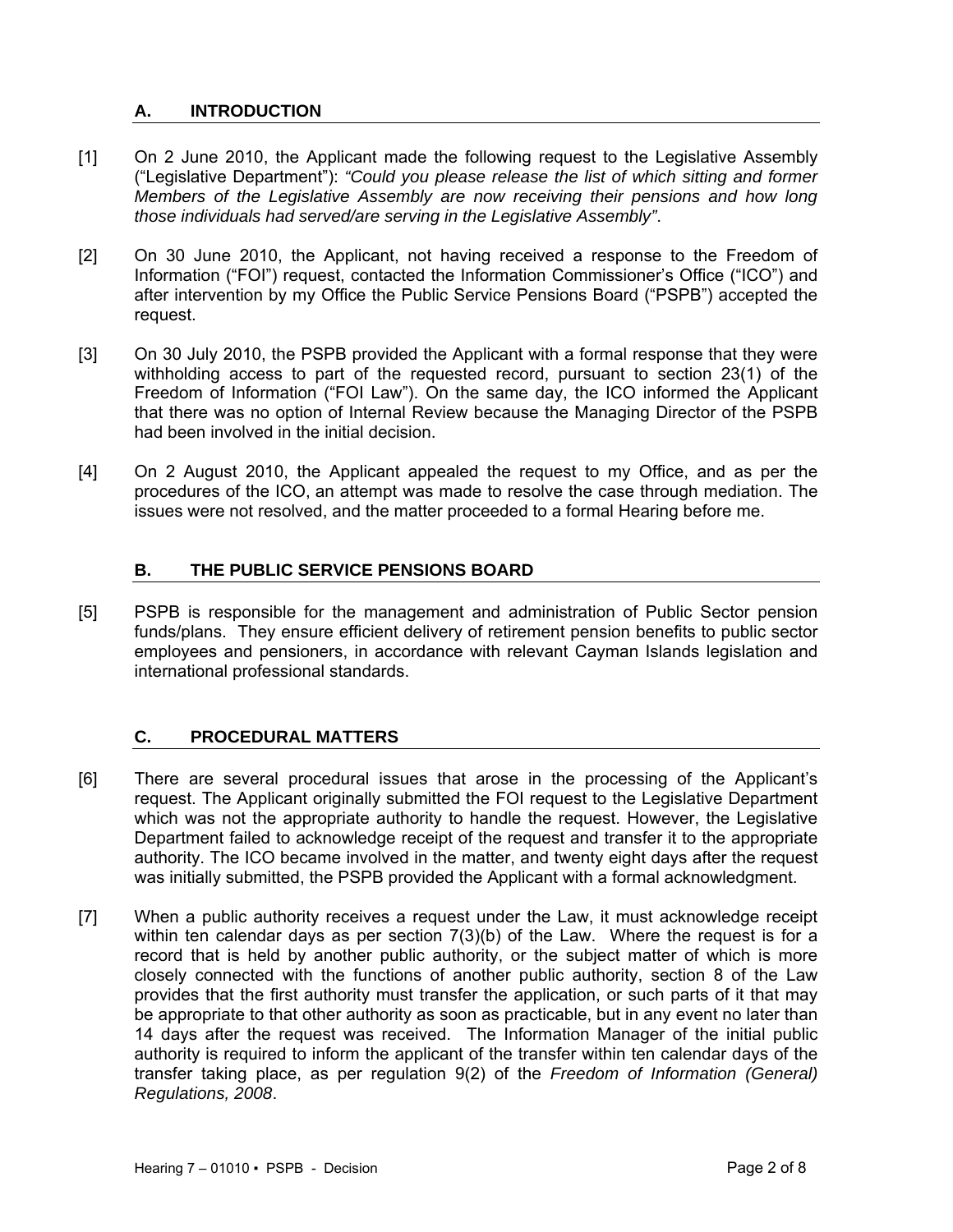- [8] It appears that the Legislative Department has failed to apply these provisions correctly in the present case, and for future requests, the Legislative Department should ensure that all applications are properly logged, acknowledged and transferred where necessary.
- [9] Another procedural matter that needs to be addressed in this Decision involves the question of whether there was a legitimate need for an internal review of the request.
- [10] In the initial response, the Applicant was informed of their right to request that an internal review of the initial decision be conducted. It was indicated that this would be done by the PSPB's Managing Director. However, this was not sound advice as the Managing Director had already been involved in the initial decision. As such, an internal review by the same person would not only be meaningless and cause unnecessary delays, it would also be contrary to section 34(1) of the Law, which states that "*no review shall be conducted by the same person who made the decision...*".
- [11] It is critical that the PSPB identify and designate the person who will conduct internal reviews in accordance with section 34(1) of the Law. In the interest of fairness and expediency, this should not be a floating responsibility that is transferred to another person if and when the designated person has already been involved in the original decision. Instead, once the person responsible for internal reviews has been involved in the initial decision, the applicant should be advised of their right to appeal directly to the Information Commissioner.

# **D. ISSUES UNDER REVIEW IN THIS HEARING**

[12] Is the record requested exempted under section 23(1) of the FOI Law?

*23. (1) Subject to the provisions of this section, a public authority shall not grant access to a record if it would involve the unreasonable disclosure of personal information of any person, whether living or dead.* 

# **E. CONSIDERATION OF ISSUES UNDER REVIEW**

- [13] In considering if the requested record is exempt from disclosure under section 23(1) of the FOI Law, the following points must be addressed:
	- **(i)** Are the names of sitting and former Members of the Legislative Assembly ("MLA") who are now receiving their pensions, and how long those individuals had served/are serving in the Legislative Assembly the personal information of the pensioners?
	- **(ii)** If so, would the release of the information constitute an unreasonable disclosure of personal information as contemplated by section 23?
	- **(iii)** If so, does the public interest require disclosure of a list of which sitting and former MLAs are now receiving their pensions and how long those individuals had served/are serving in the Legislative Assembly?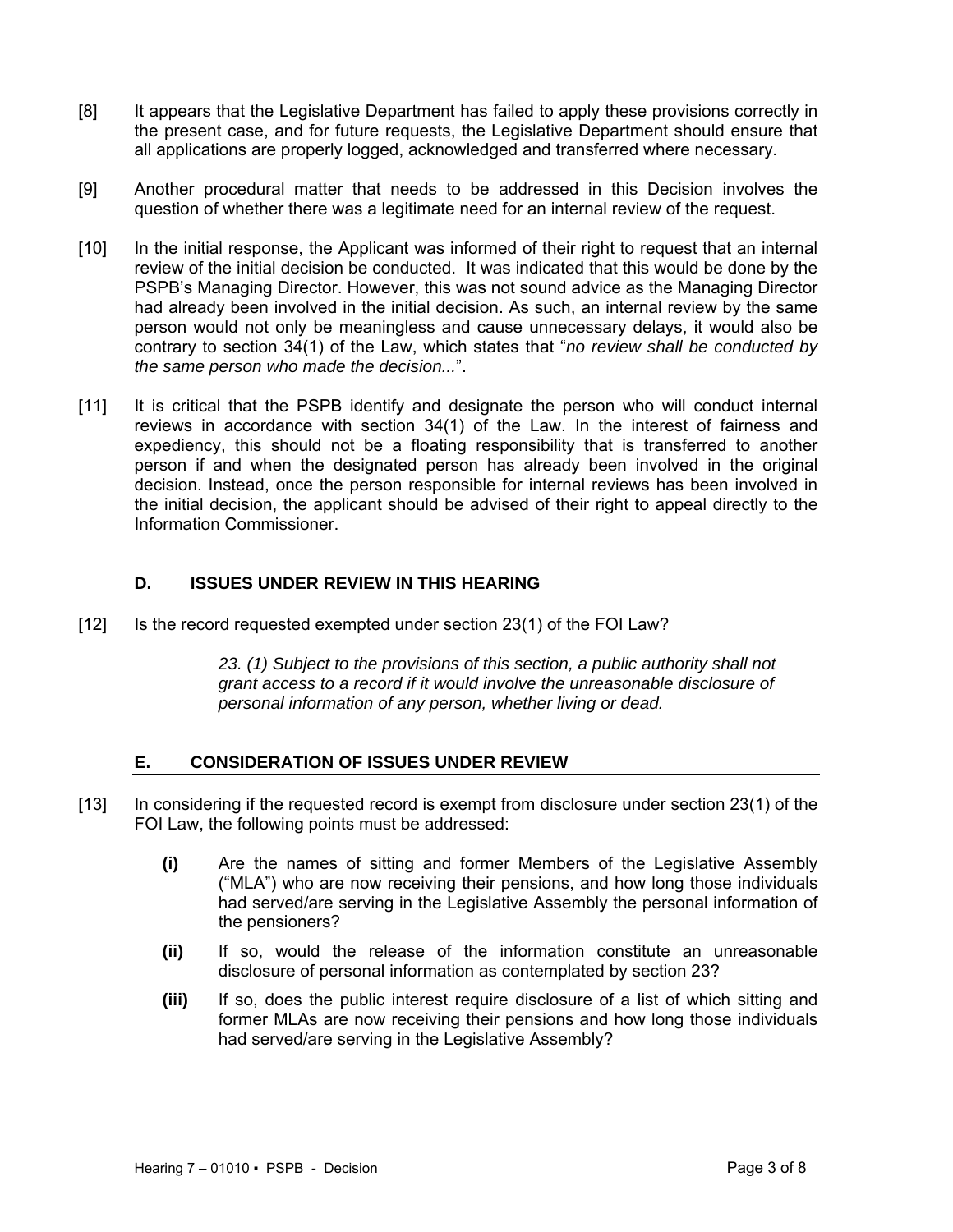# **(a) The position of the PSPB**

[14]

[15]

- 
- **(i)** The PBPB submits that it has a fiduciary responsibility to serve and protect the legal owners: the participants and the pensioners of the Plans they administer and to do so in good faith. The PSPS contends that although these individuals held public offices and are paid from the public purse, the benefits they earned during this period are personal to the individual.
- **(ii)** The PSPB has stated that the release of the information being requested would constitute an unreasonable release of personal information, but has not put forward arguments to support this position.
- [16]
	- **(iii)** In applying the public interest test, the PSPB expresses that it has no assurance that [future] requests of this nature would be limited to Public Officials. It is concerned that in releasing the requested record it would not be able to protect the individuals who are the information's subjects.

# **(b) The position of the Third Parties**

- [17] Persons listed in the responsive record were invited to participate as Third Parties in this Hearing. Three individuals responded to the invitation and provided submissions in the matter.
- [18] **Third Party "A"** fundamentally objected to being included in the responsive record and named as a MLA.
- [19] **Third Party "B"** supported the decision of the PSPB to not release the information, *"as Section 23(2) of the FOI Law is specific and exempts the PSPB from releasing such information."*
- [20] **Third Party "C"** confirmed that they had no objections to the release of the record, as no actual monetary amounts would be released.
- [21] **I have considered the objection of Third Party "A" and am satisfied, based on the description of the Legislative Assembly given in both the Cayman Islands Constitution Order 1972 (Section 17) and the Cayman Islands Constitution Order 2009 (Section 60), that this Third Party can be considered a Member of the Legislative Assembly and should therefore be included in the responsive record.**
- [22] *Cayman Islands Constitution Order 1972, Section 17 states:*

*17. (1) There shall be a Legislative Assembly for the Islands.* 

*(2) Subject to the provisions of this Constitution, the Assembly shall consist of –* 

- *(a) the Chief Secretary, the Attorney-General and the Financial Secretary, ex officio; and*
- *(b) fifteen elected members, who shall be persons qualified for election in accordance with the provisions of this Constitution and elected in the manner provided by any law in force in the Islands; and*
- *(c) if he is not an elected member of the Assembly, the Speaker.*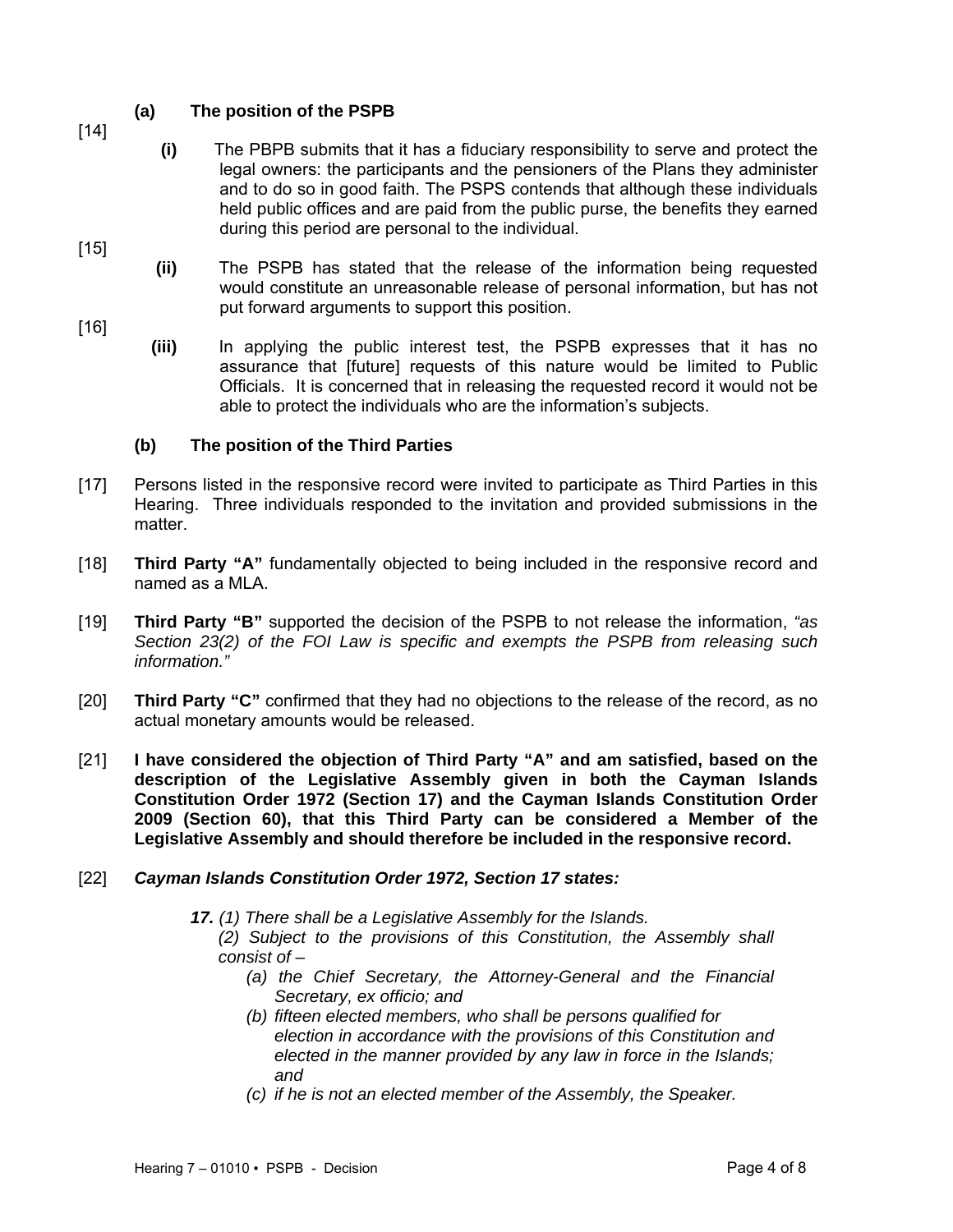#### [23] **Cayman Islands Constitution Order 2009, Section 60 states:**

- *60. (1) The Legislative Assembly shall consist of* 
	- *(a) the Speaker;*
	- *(b) eighteen elected members, who shall be persons qualified for election in accordance with this Constitution and elected in the manner provided for in a law enacted for the purposes of section 93; and*
	- *(c) the Deputy Governor and the Attorney General, ex officio.*

# **(c) The position of the Applicant**

[24]

[25]

- *(i)* The Applicant points to my Decision 1 01009 in which I found that the disclosure of a senior member of the civil service's pay was not an unreasonable disclosure of personal information and that the public interest test also required the disclosure. The Applicant submits that *"given that [Decision] concerned the salary of a non-elected public official it must follow that it is fair and reasonable that the details, concerning those who are elected to their positions by the people and only have access to this pension by virtue of that process, are released."*
- **(ii)** With respect to disclosure in the public interest, the Applicant further submits that *"the issue concerns public money and therefore the public have a right to know who receives funds from the public purse and why. … the primary goal of the request is to establish which MLAs have received a pension while they are still serving… and which MLAs received a pension after only one sitting".* The Applicant feels that the electorate needs to have this information in order to determine whether it wishes to continue supporting such policies in the future and whether [those policies] serve the public interest.
- [26] The Applicant also notes that some of this information is already in the public domain as *"at least two current sitting members have publicly admitted that they are drawing their pension entitlement while still being paid as members of the country's parliament."*

# **(d) Discussion and Finding**

- [27] I preface my findings with the fact that while it is helpful for any applicant to put forward arguments to support their position, it is important to note that as per Section 43(2) of the FOI Law, in any appeal under section 42, the burden of proof shall be on the public or private body to show that it acted in accordance with its obligations under this Law.
- [28]
- **(i)** Regulation (2) of the *Freedom of Information (General) Regulations*, defines "personal information" as:

*information or an opinion (including information forming part of a database), whether true or not, and whether recorded in material form or not, about an*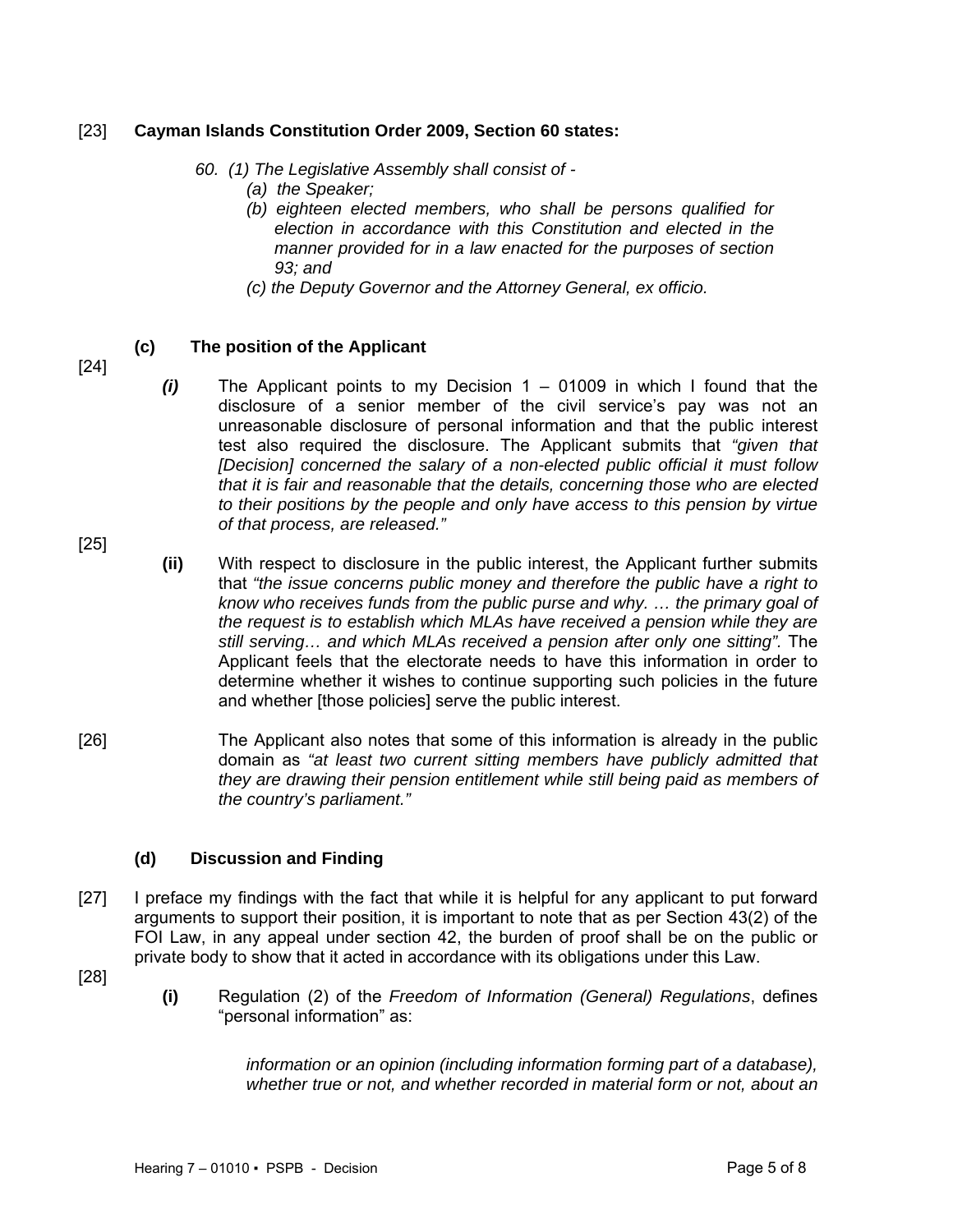*individual whose identity is apparent, or can reasonable be ascertained, from the information or opinion, including but not limited to-* 

- *(a) the individual's name, home address or home telephone number;*
- *(b) the individual's race, national or ethnic origin, colour or religious or political beliefs or associations;*
- *(c) the individual's age, sex, marital status, family status or sexual orientation;*
- *(d) an identifying number, symbol or other particular assigned to the individual;*
- *(e) the individual's fingerprints, other biometric information, blood type, genetic information or inheritable characteristics;*
- *(f) information about the individual's health and health care history, including information about a physical or mental disability;*
- *(g) information about the individual's educational, financial, employment or criminal history; including criminal records where a pardon has been given;*
- *(h) anyone else's opinions about the individual; or*
- *(i) the individuals personal views or opinions, except if they are about someone else;*

*but does not include-* 

- *(i) where the individual occupies or has occupied a position in a public authority, the name of the individual or information relating to the position or its functions or the terms upon and subject to which the individual occupies or occupied that position, or anything written or recorded in any form by the individual in the course of and for the purpose of the performance of those functions;*
- *(ii) where the individual is or was providing a service for a public authority under a contract for services, the name of the individual or information relating to the service or the terms of the contract or anything written or recorded in any form by the individual in the course of and for the purposes of the provision of the service; or*
- *(iii) the views or opinions of the individual in relation to a public authority, the staff of a public authority or the business or the performance of the functions of a public authority.*
- [29] The PSPB submits that they have a fiduciary responsibility to the pensioners they serve, but they have not demonstrated, and I see no reason why that duty would be affected by the release of this information. They admit that pensions are paid from the public purse, but contend that the benefits they earned during their tenure relate to their personal lives.
- [30] The Applicant submits that MLAs who are in receipt of a pension are only entitled to that pension from the fact that they held, or currently hold, a public position.
- [31] Decisions of the UK Information Commissioner in similar disputes have focused on whether the information in dispute *"relates to the third party's public or private lives."* The Commissioner there has emphasized that disclosure of information should normally only relate to an employee's public function, where decisions or actions may be accountable to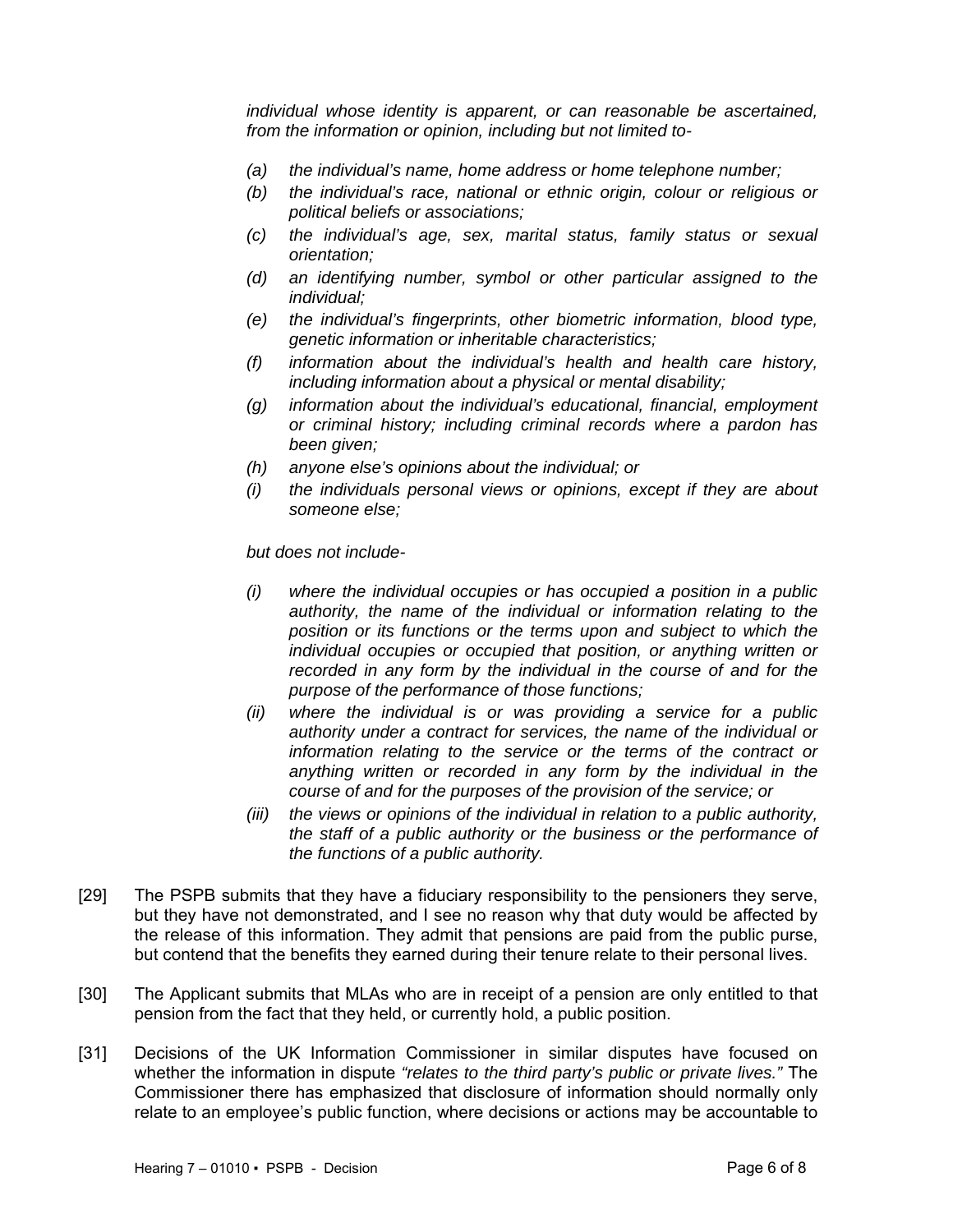the population they serve. In my opinion, in this case, whether a MLA is drawing a pension relates to the public life of the Member. The UK Commissioner states that *"Information which is about the home or family life of an individual, his or her personal finances, or consists of personal references, is likely to deserve protection. By contrast, information which is about someone acting in an official or work capacity should normally be provided on request unless there is some risk to the individual concerned"*. 1 In a 2009 decision, on a request for pension information of a former public servant, the UK Commissioner also found that *"It is clear that pension arrangements are directly linked to an employee's work*  at an authority.<sup>2</sup> I agree with the UK Commissioner and find that in this case, whether a MLA is drawing a pension relates to the public life of that Member. I do not therefore agree with the PSPB or Third Party "B" that MLA pensions are personal information.

- [32] It is also clear to me that the information being sought falls under the exclusion in (i) set out above. The individuals concerned occupy or have occupied a position in a public authority, and the information relates to their positions or functions or the terms upon and subject to which the individuals occupy or occupied that position.
- [33] **I find that the information being requested is not personal information under the FOI Law.**
- [34] **As I have found that the information being requested is not personal information under the FOI Law, it follows that there is no need to address whether; (ii) it would be unreasonable to disclose it; and, (iii) whether the public interest test requires its disclosure.**

# **F. FINDINGS AND DECISION**

Under section 34(1) of the FOI Law, I make the following findings and decision:

#### **Findings:**

 The responsive record identified in this case, containing a *"list of which sitting and former Members of the Legislative Assembly are currently receiving their pensions and how long those individuals had served/are serving in the Legislative Assembly"* is not exempt from disclosure under Section 23(1) of the *Freedom of Information Law, 2007*, as it would not involve the unreasonable disclosure of personal information.

# **Decision:**

l

I overturn the decision of the Public Service Pensions Board to withhold the responsive record under section 23(1) of the *Freedom of Information Law, 2007* and require the

<sup>1</sup> Information Commissioner's Office (2008) *Freedom of Information Act. Environmental Information Regulations. The Exemption for Personal Information* Version 3, 11 November 2008, page 8 (available at: http://www.ico.gov.uk/~/media/documents/library/Freedom\_of\_Information/Detailed

specialist\_guides/PERSONAL\_INFORMATION.ashx) ; Information Commissioner's Office (2007) Data Protection Technical Guidance: Freedom of Information. Access to Information about Public Authorities' Employees Version 2 Final 25 April 2007 (available at: http://www.ico.gov.uk/upload/

documents/library/data\_protection/detailed\_specialist\_guides/public\_authority\_staff\_info\_v2.0\_final.pdf)<br>2 Information Commissioner's Office (2000) Lapsoster City Council 17 November 2000 ES50150108 peo Information Commissioner's Office (2009) *Lancaster City Council* 17 November 2009 FS50150198 page 5 (Available at: http://www.ico.gov.uk/upload/documents/decisionnotices/ 2009/fs\_50150198.pdf)